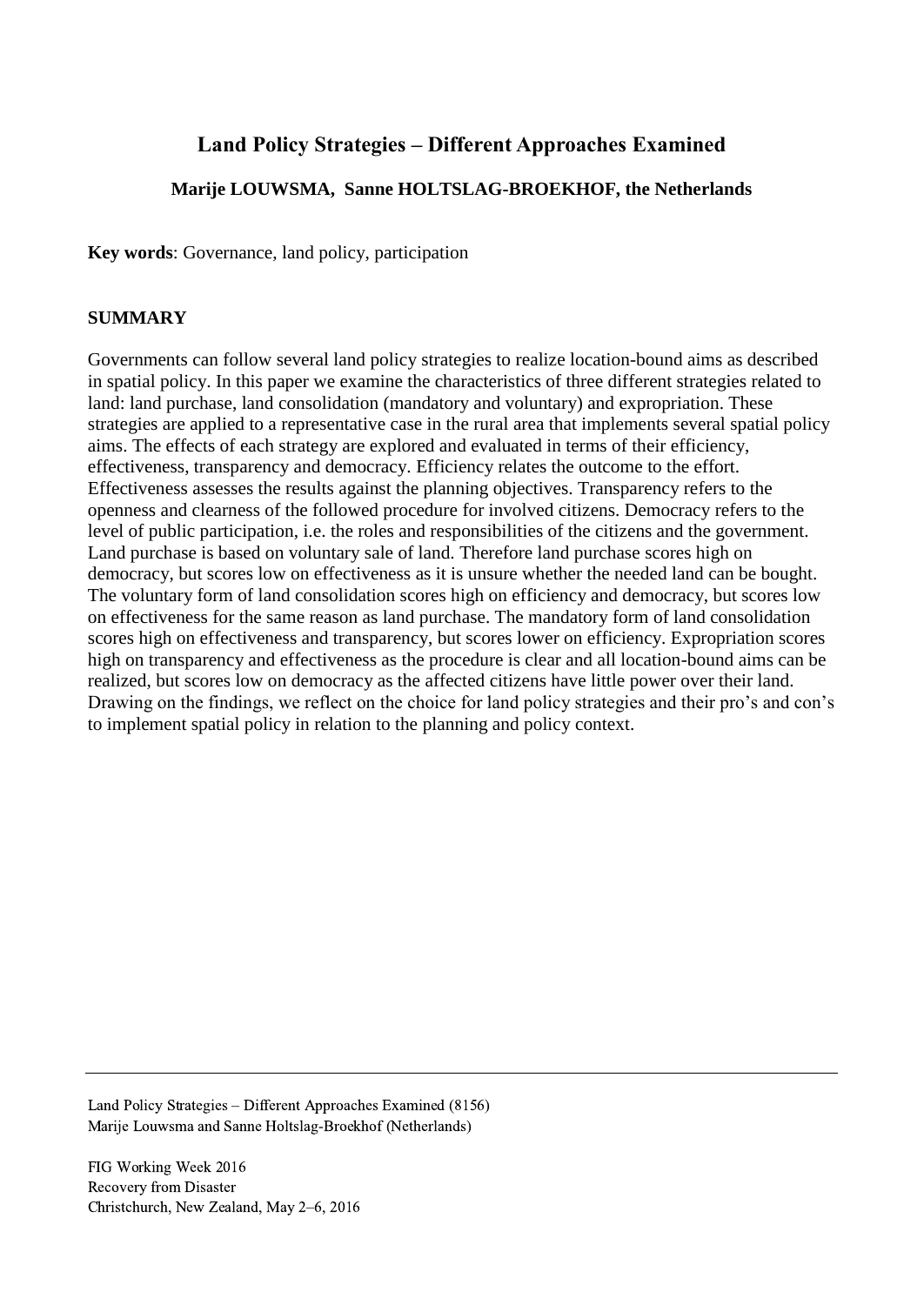# **Land Policy Strategies – Different Approaches Examined**

# **Marije LOUWSMA and Sanne HOLTSLAG-BROEKHOF, the Netherlands**

# **1. INTRODUCTION**

Spatial plans include by definition location-bound aims and regulations. These aims range from expanding residential areas, creating new industrial zones, building roads, protecting nature, to redesigning water courses. Apart from different aims the extent to which these aims are locationbound may vary. Some aims must be realized at a specific location, whereas others can be realized at more locations. The latter creates more flexibility as several options are available during the implementation process.

In a neo-liberal land market, governments have roughly three different strategies related to land to realize location-bound aims: land purchase, land consolidation (mandatory and voluntary) and expropriation. In this paper we examine the characteristics of the three different strategies. Moreover, the effects of each strategy are explored and evaluated in terms of their efficiency, effectiveness, transparency and democracy.

# **2. LAND POLICY STRATEGIES**

# **2.1 Land purchase**

Land purchase is based on a voluntary agreement between two parties on the sale of land. The land owner and the buying party agree, often after some negotiations, on the selling conditions for the land. Governments can operate in the land market like citizens, i.e. as selling or buying party, although some restrictions apply. Regulations in the Netherlands and Europe have to prevent that governments disturb the land market, e.g. by bidding above market prices or by dominating the land market by the large number of land transactions.

Land purchase is a favorable strategy for governments to acquire the land needed for spatial developments. It is pretty straightforward, flexible and voluntary. A drawback of the latter is that negotiations may take a long time and the land owner can withdraw at the last moment.

## **2.2 Land consolidation**

Land consolidation is based on the exchange of land rights among land owners. Several forms of land consolidation exist (Demetriou, 2014). We focus on the two forms as described in the Rural Areas Development Act (2007) that are applied in the Netherlands; (1) formal land consolidation, and (2) voluntary reallotment. Governments mainly use these instruments for a comprehensive area to realize multiple aims, among which improvement of the agricultural sector, nature conservation and restoration, and water management. Governments can have a dual role in land consolidation and reallotment, being both the institution that initiates, and sometimes finances part of the process, *and* being a stakeholder as land owner in the designated area. Just like other stakeholders, the

Land Policy Strategies – Different Approaches Examined (8156) Marije Louwsma and Sanne Holtslag-Broekhof (Netherlands)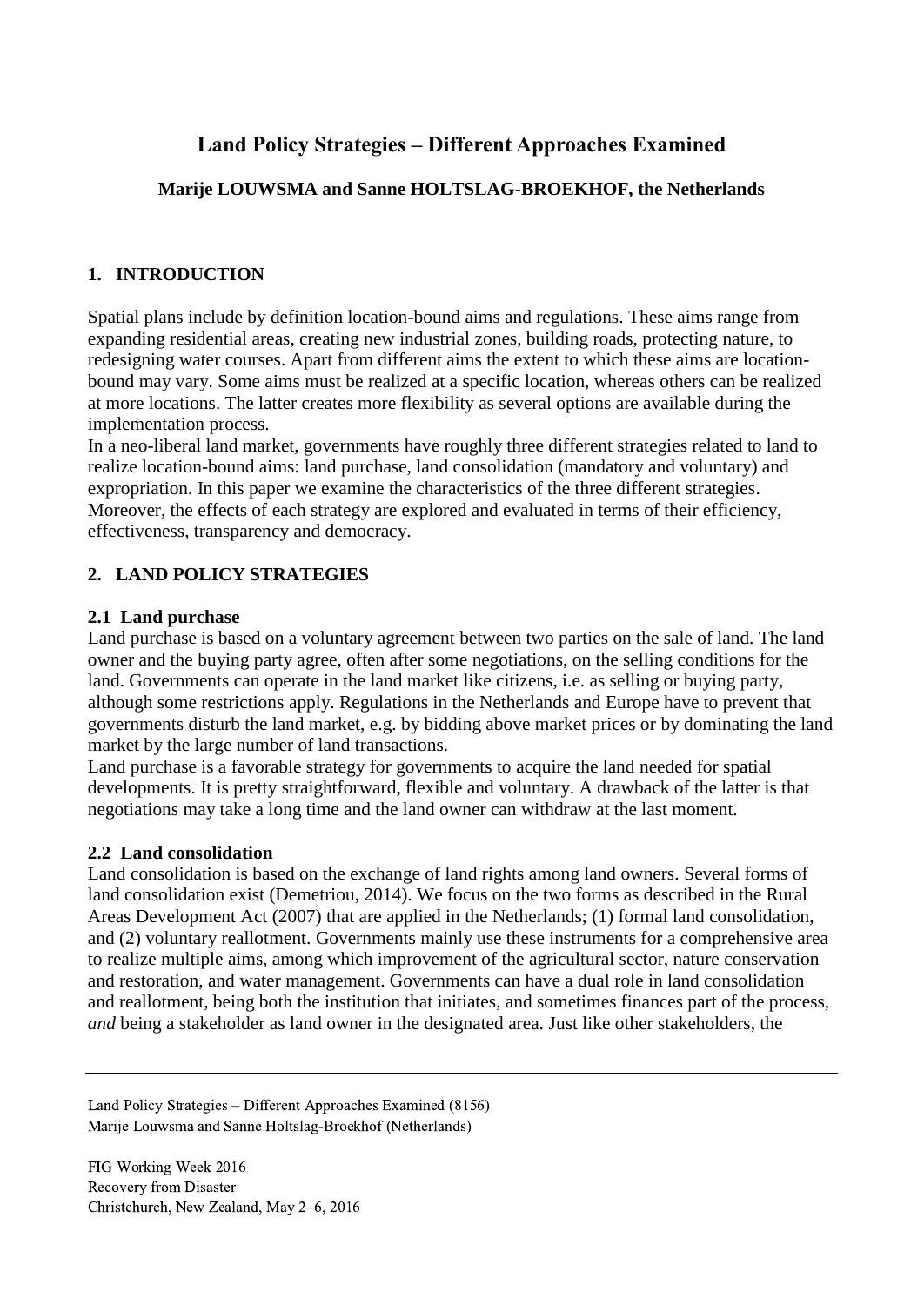government aims to have their land allocated at the desired position to develop in accordance with the spatial policy plans.

The formal procedure of land consolidation is described relatively extensive in legislation (Rural Areas Development Act, 2007), contrary to voluntary reallotment. Voluntary reallotment requires only a minimum of three land owners and results are based on voluntary participation of stakeholders. How the process of exchanging land takes shape is up to the involved stakeholders. Therefore, the followed procedures for voluntary reallotment differ from project to project. Smaller projects involve as little as three land owners that arrange everything themselves, while larger projects involve over a hundred land owners. Large projects generally follow a pre-arranged schedule that allows stakeholders to participate actively (Louwsma et al., 2014). The latter is the type and process of voluntary reallotment that governments use. Based on the wishes regarding the new allocation, participants together co-create the reallocation plan. A coordinator and technical expert facilitate the process. Governments participate like other stakeholders, and have to negotiate among participants to realize the proposed aims.

The procedure of formal land consolidation is based on a land use plan that contains the proposed spatial development for a specified area. After approval, stakeholders are asked to register land lease contracts, needed to include the exchange of use rights, and to submit their wishes regarding the new allocation. The government draws the reallocation plan, and stakeholders have the possibility to object to this decision if they disagree with the plan. At last the financial arrangements are published and, again, stakeholders have the possibility to object to this decision. Governments decide upon formal land consolidation, including the designated area, policy aims to be realized, available budget and planning. The instrument has a compulsory character. Another feature of the instrument is the possibility to apply expropriation as part of land consolidation. When the government does not own enough land needed for the implementation of the plan, and consequently the exchange of land rights alone will not suffice, they can earmark part of the area for

expropriation. This area is part of the land consolidation project, but follows another procedure similar to the regular expropriation procedure (section [2.3\)](#page-2-0).

The attitude towards land consolidation among governments is mixed. Nowadays, voluntary reallotment is favored over formal land consolidation because of its voluntary, but yet comprehensive character.

## <span id="page-2-0"></span>**2.3 Expropriation**

Expropriation basically means that land is obligatory sold to the government. Contrary to confiscation, land owners get compensated for the expropriated property. Land owners are financially compensated for expropriated land. The procedure for expropriation has a legal basis as described in the expropriation act, which was introduced in the Netherlands in 1851. Expropriation cannot be applied in any situation, but is limited to those situations that involve a public purpose e.g. the construction of a new road, and should always include a full financial compensation for the land owner. This means that the land owner is not only entitled to receive the value of the property but also to receive financial compensation for the economic harm due to the compulsory sale of the property. The public interest is considered to prevail over the private interest of the land owner. First, the government has to inquire if the land owner is willing to sell the land. When both parties

Land Policy Strategies – Different Approaches Examined (8156) Marije Louwsma and Sanne Holtslag-Broekhof (Netherlands)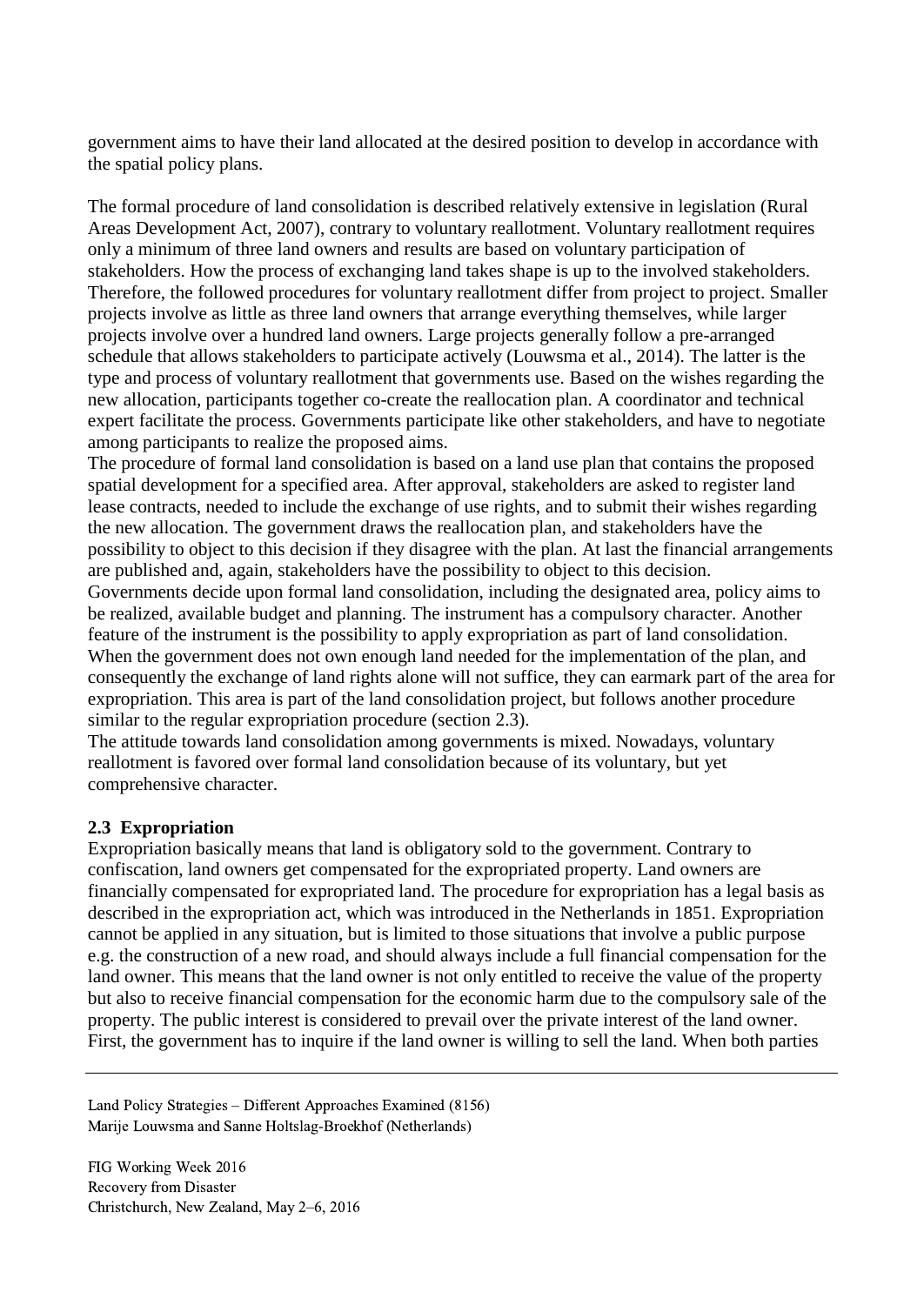do not come to an agreement, the government starts the administrative procedure by asking the crown (..) to take the decision to expropriate the specified land. After this decision, the judicial procedure starts with the government asking the court to expropriate the land and to determine the compensation. The court also checks if the administrative procedure has been followed correctly.

Generally, because of its compulsory character, expropriation is not preferred by many governments. Expropriation is often seen as a last resort when other strategies on a more voluntary basis have failed. Exemptions can be found in the field of road construction and expanding residential or industrial areas. Economic pressures are high and require a degree of certainty that the land can be at governments' disposal when construction work is planned to start. Although the full process of expropriation can be lengthy, the government can start construction work after an expropriation has been determined in court, which is generally two to three years after the start of the purchase process.

# **3. CASE**

## **3.1 Introduction N18**

We will exemplify the three land policy strategies using the case of the construction of a new road (N18) in the east of the Netherlands. The case is real, but the effect of the strategies is estimated as only one strategy was applied in practice. To show the effects for land consolidation (formal and voluntary) we use not the whole route, but just the southern part.

A bypass for through traffic had to be created to reduce travel time and to improve traffic safety and living standards in two villages (Eibergen and Haaksbergen). The bypass is about 28 kilometers long and is designed for through traffic, which means that intersections are kept to a minimum [\(Figure 1\)](#page-4-0).

The new bypass affects the land owners on the chosen location directly as the government needs their land for road construction. Apart from that, indirect effects can occur in case the land is used for agriculture. Due to the new road, the old infrastructure network can become fragmented as roads might become disconnected without additional measures. This affects farmers as they have to take a detour to reach distant parcels.

Land Policy Strategies – Different Approaches Examined (8156) Marije Louwsma and Sanne Holtslag-Broekhof (Netherlands)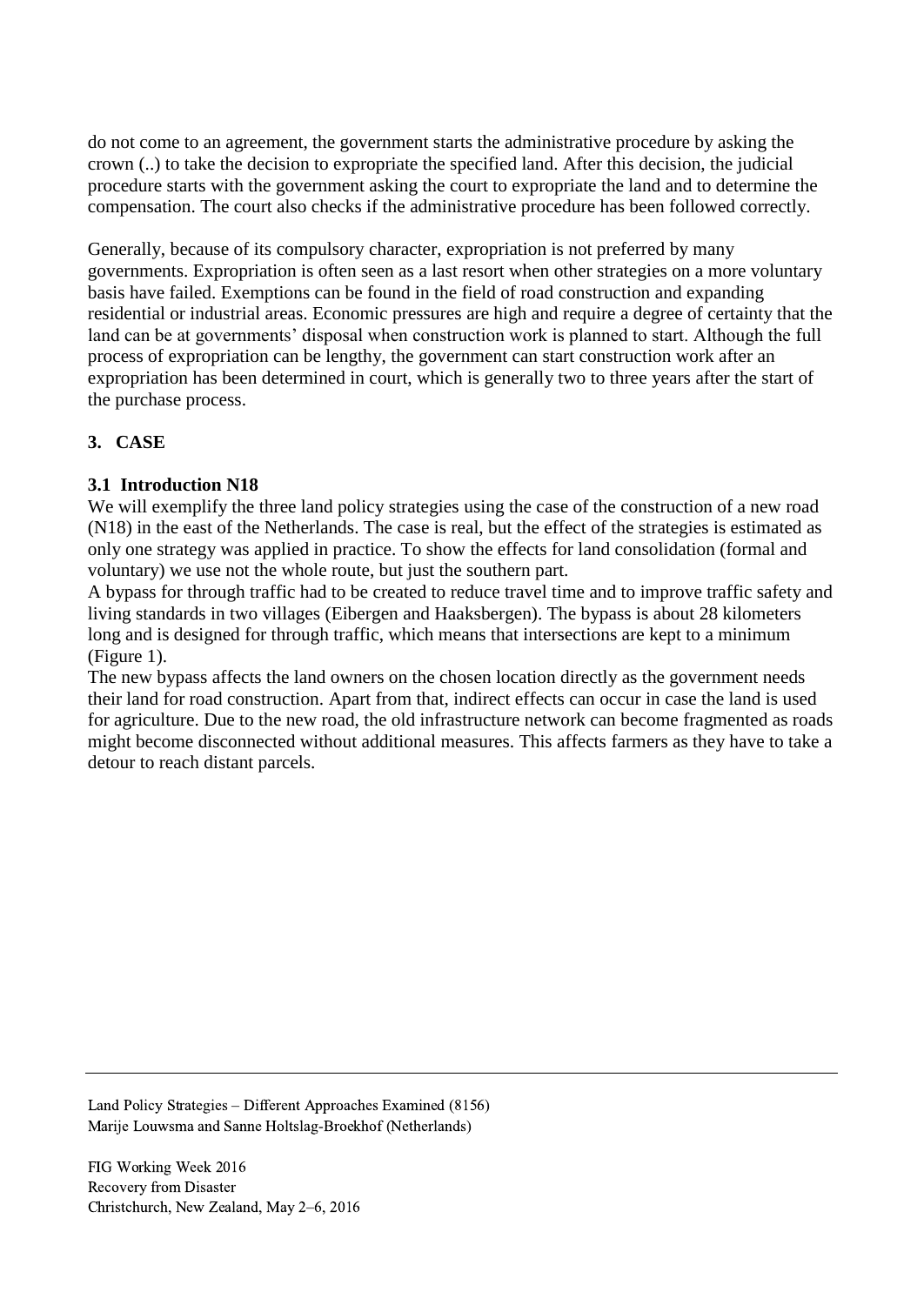

<span id="page-4-0"></span>**Figure 1 Road design for the bypass (Rijkswaterstaat, 2016)**



**Figure 2 Route of new road projected on cadastral map**

Land Policy Strategies – Different Approaches Examined (8156) Marije Louwsma and Sanne Holtslag-Broekhof (Netherlands)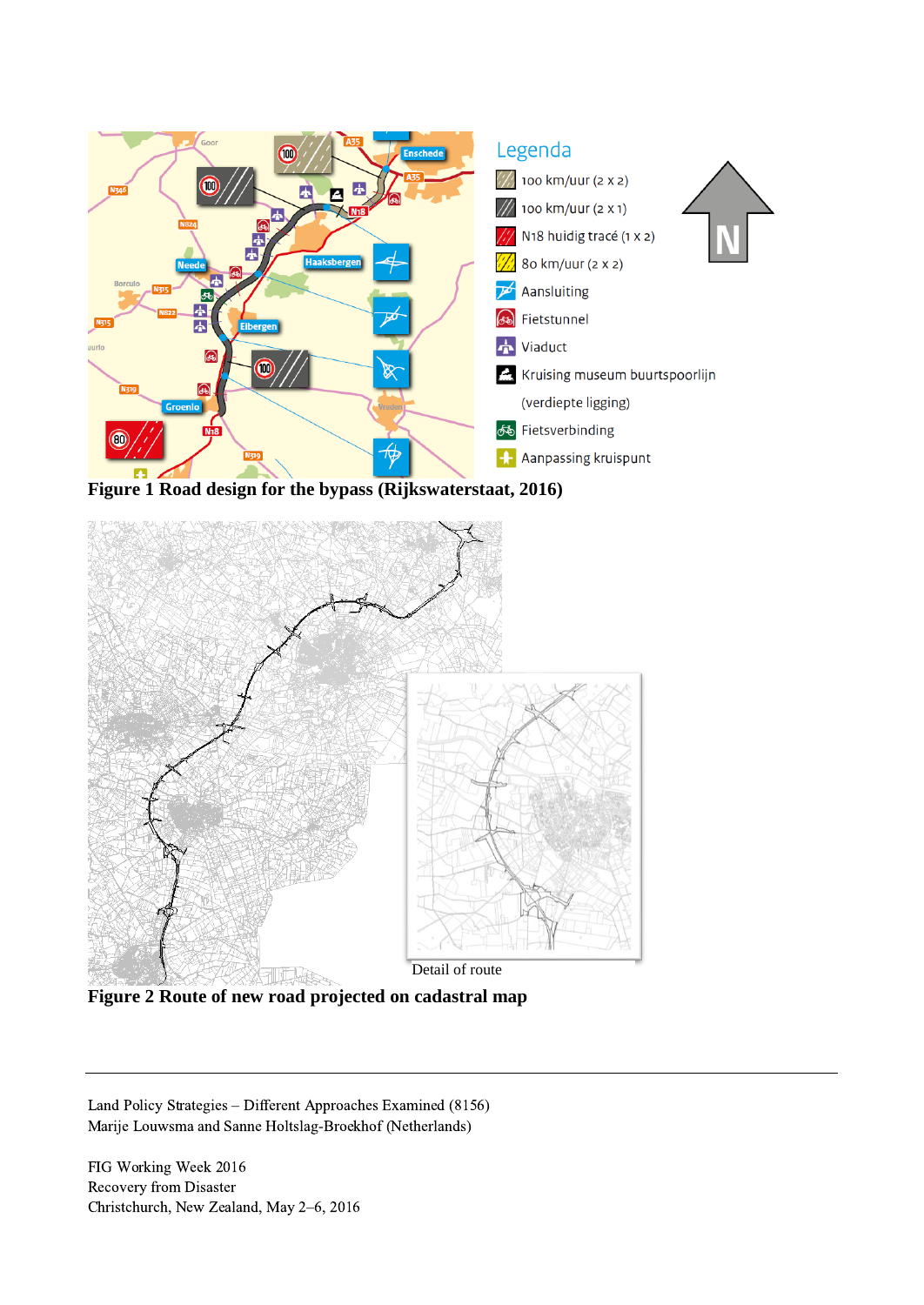

## <span id="page-5-0"></span>**Figure 3 Holdings with distant parcels at the wrong side of the road for part of the route (Kadaster, 2014)**

#### **3.2 Case N18 with land purchase**

During land purchase, the government fully depends on the willingness of landowners to sell their land to the government. Typically, the government starts with acquiring land which is already for sale in the area. If there is enough time for the realization, governments often closely watch the land market and attempt to purchase parcels that are offered for sale by land owners in the area. The government can also announce their interest in the land to each individual land owner in the area. If a land owners is willing to negotiate on a possible sale of their land, negotiations on the conditions of selling can start. However, the government has few options to make the sale attractive for the land owner, as they are committed to offer market-conform prices. By being creative on the conditions of selling, the government can sometimes come to an agreement with a land owner that was not planning to sell beforehand. For example, the government may be able to offer substitutive land, or to approve a permit that was rejected before. But, if a landowner remains unwilling to sell the land, the government is unable to force the land owner to sell.

For our case, voluntary land purchase means that the government is the only stakeholder that tries to realize their aim, i.e. getting the land needed for the N18. However, it is by no means guaranteed that the government will acquire the land. That depends on the outcome of the negotiation processes among stakeholders. The likeliness to get all land needed for the N18 is very small, because of the number of land owners that need to agree to sell their land and the inflexibility of the route. In this situation, the 'holdout problem' is a known phenomenon, in which land owners strategically refuse to sell, hoping to use their monopoly position to gain a better price for their land (Michelli and

Land Policy Strategies – Different Approaches Examined (8156) Marije Louwsma and Sanne Holtslag-Broekhof (Netherlands)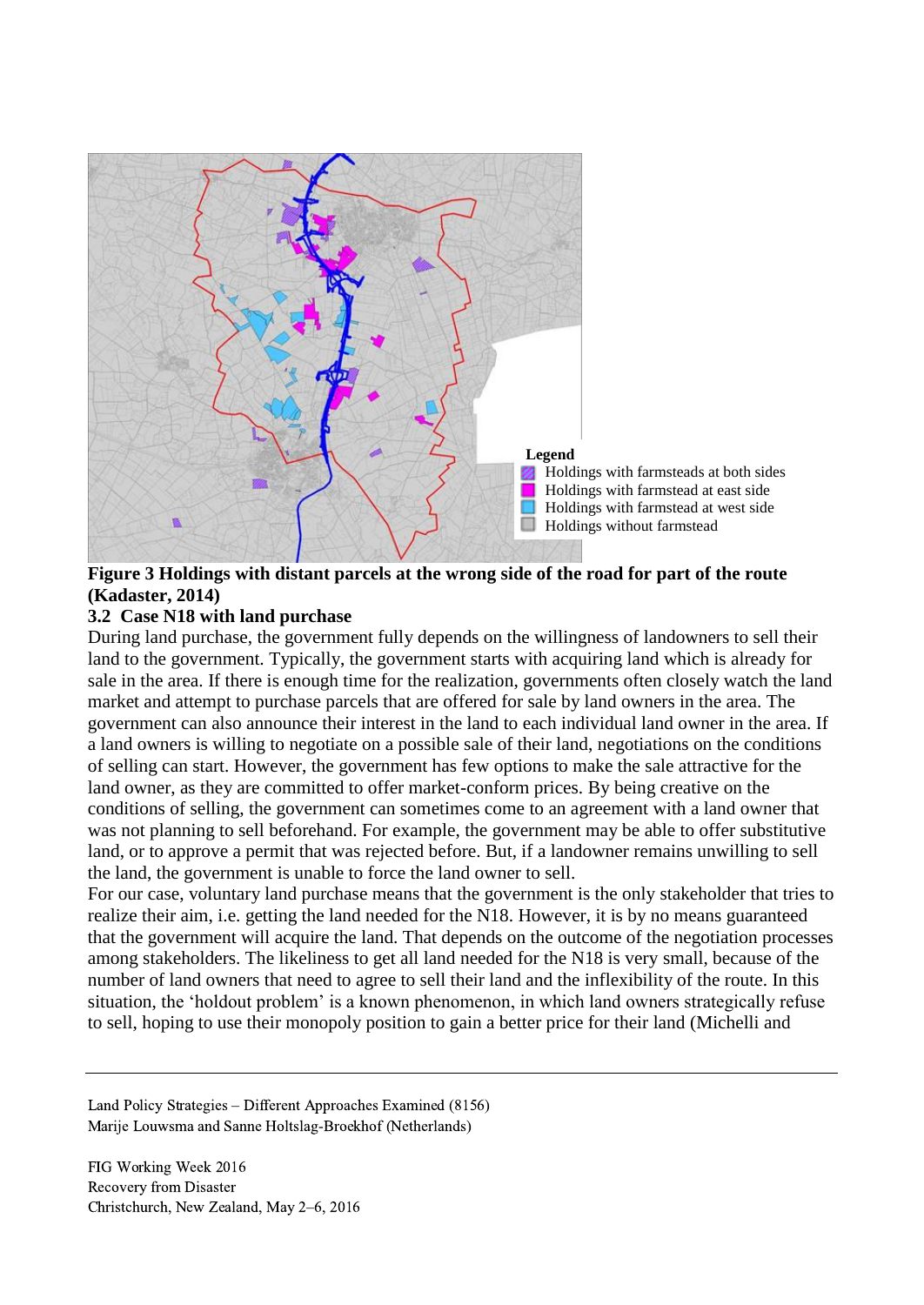Sirmans, 2007). More flexible aims, such as natural areas or recreation development have more chance to be realized using land purchase.

#### **3.3 Case with expropriation**

Expropriation is the most frequently used option during road reconstruction. Typically this is the logical follow-up of a (voluntary) land purchase process. The process typically starts with an analysis of the land ownership in the area, during the planning process of the road. The official acquisition process starts after the exact location of the road has been determined. The set route of the road is then projected onto the cadastral map to find each cadastral parcel on the route of the new road. This results in an expropriation plan that exists of a map of the road and a list of all parcels and the corresponding land owners. Landowner are informed on the expropriation plan and may respond. All land owners that own one or more of the parcels on the route are approached by the government for the purchase of their land. The government is obliged to start with voluntary purchase of the land, although they can already use the threat of expropriation in this process. After the responses on the expropriation plan are processed and the negotiations have led to compensation offers for each landowner, the government demands for a Royal Decree for expropriation with the 'Crown'. The approval is given on behalf of the King, by the Council of State. After the royal decree has been pronounced the 'voluntary' negotiations can continue for a maximum of two more years. During the voluntary process the government can still be creative in trying to find a solution (which can often be translated into new replacing land) for the land owner. If the land owner remains unwilling to sell after several talks and at least two official offers of the government, the government will make one last offer before the expropriation process starts. If the land owner does not agree with the final offer, expropriation is pronounced in court (Holtslag-Broekhof, 2016). In the first trial, the judge tests whether there are good grounds for expropriation. Often this is the case, and the judge will pronounce the expropriation. Also, the judge will determine a provisional compensation fee, which guarantees that the landowner receives temporary compensation for the land that is condemned. After the verdict has been registered in the Cadastre and the money has been transferred, the government is officially the owner of the land and can start with the works. In the following lawsuit, the ultimate compensation will be determined. No further appeal against this verdict is possible (Holtslag-Broekhof, 2016). For our case, the strategy of expropriation was the strategy that was used by the government during the implementation of the N18. It ensured the government that all properties could be acquired and that the road could be realized (figure 4). The government has acquired only the land that is necessary for the realization of the N18. The land owners have not been able to influence this process and were obliged to sell their land to the government.

Land Policy Strategies – Different Approaches Examined (8156) Marije Louwsma and Sanne Holtslag-Broekhof (Netherlands)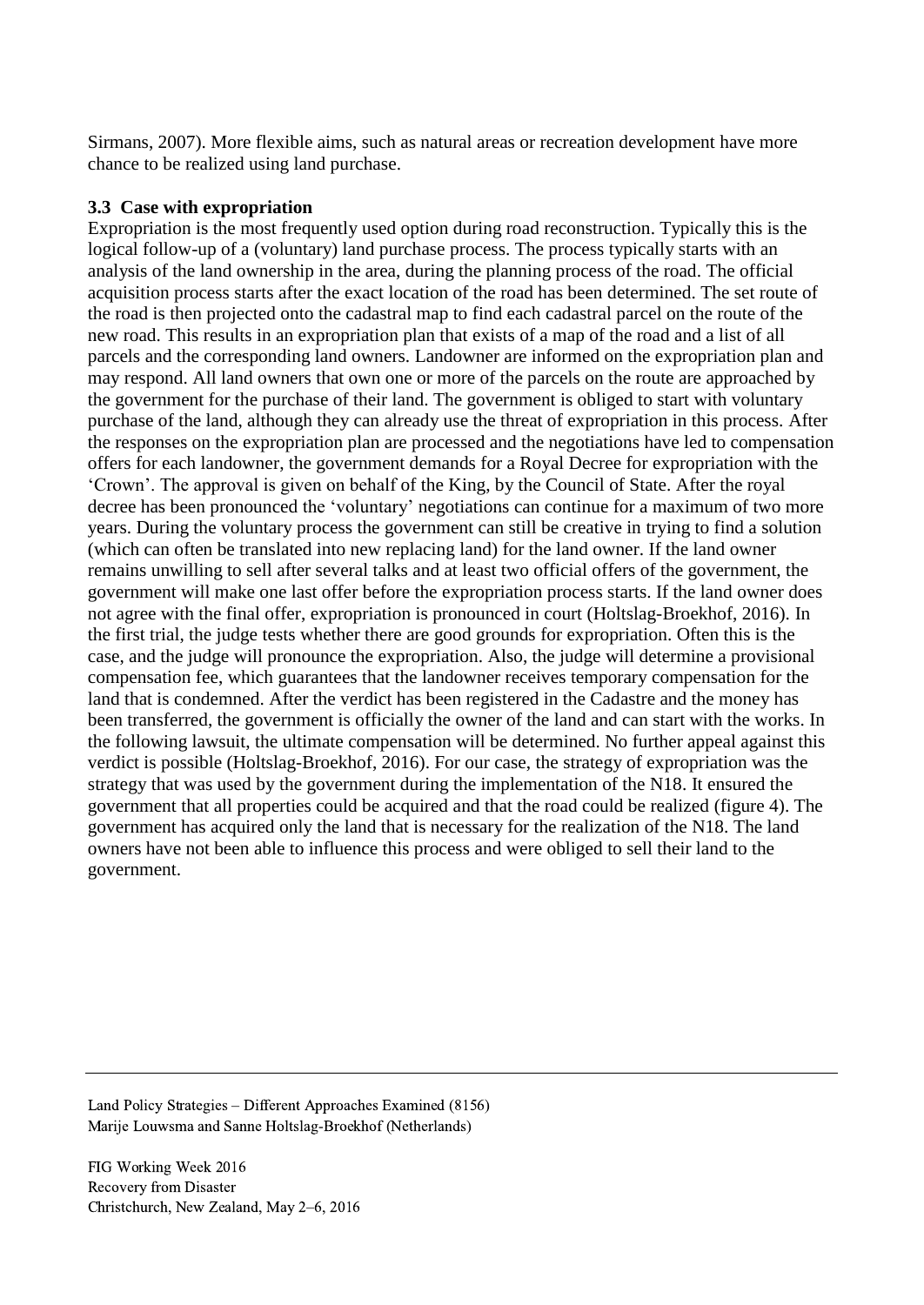![](_page_7_Figure_0.jpeg)

<span id="page-7-0"></span>**Figure 4 Owned land (in red) by government after expropriation**

# **3.4 Case N18 with land consolidation**

## 3.4.1 Formal land consolidation

The procedure for land consolidation is typically divided in five phases, in consecutive order: land use plan, registration of leased land, submission of wishes, reallocation plan, and list of financial settlements. The instrument of formal land consolidation allows government to obtain the needed land directly at the preferred location for the new N18 route due to some specific characteristics of the instrument. In the land use plan, governments have to designate the needed land for the new road. When the land use plan is approved, the government obtained the ownership rights. The land that is needed for the new route comes either from all landowners by means of collective 'reduction' or from the government that owns land elsewhere in the land consolidation project. The latter is comparable with the function of a land bank. When governments have not acquired enough land, a combination of both is possible. The maximum amount of reduction, 5% in the Netherlands, is prescribed by law (Rural Areas Development Act, art. 56). When reduction is applied, all owners are compensated in money. In practice, governments make sure that land is available to be able to compensate land owners in land, instead of money. Normally, land owners can indicate whether

Land Policy Strategies – Different Approaches Examined (8156) Marije Louwsma and Sanne Holtslag-Broekhof (Netherlands)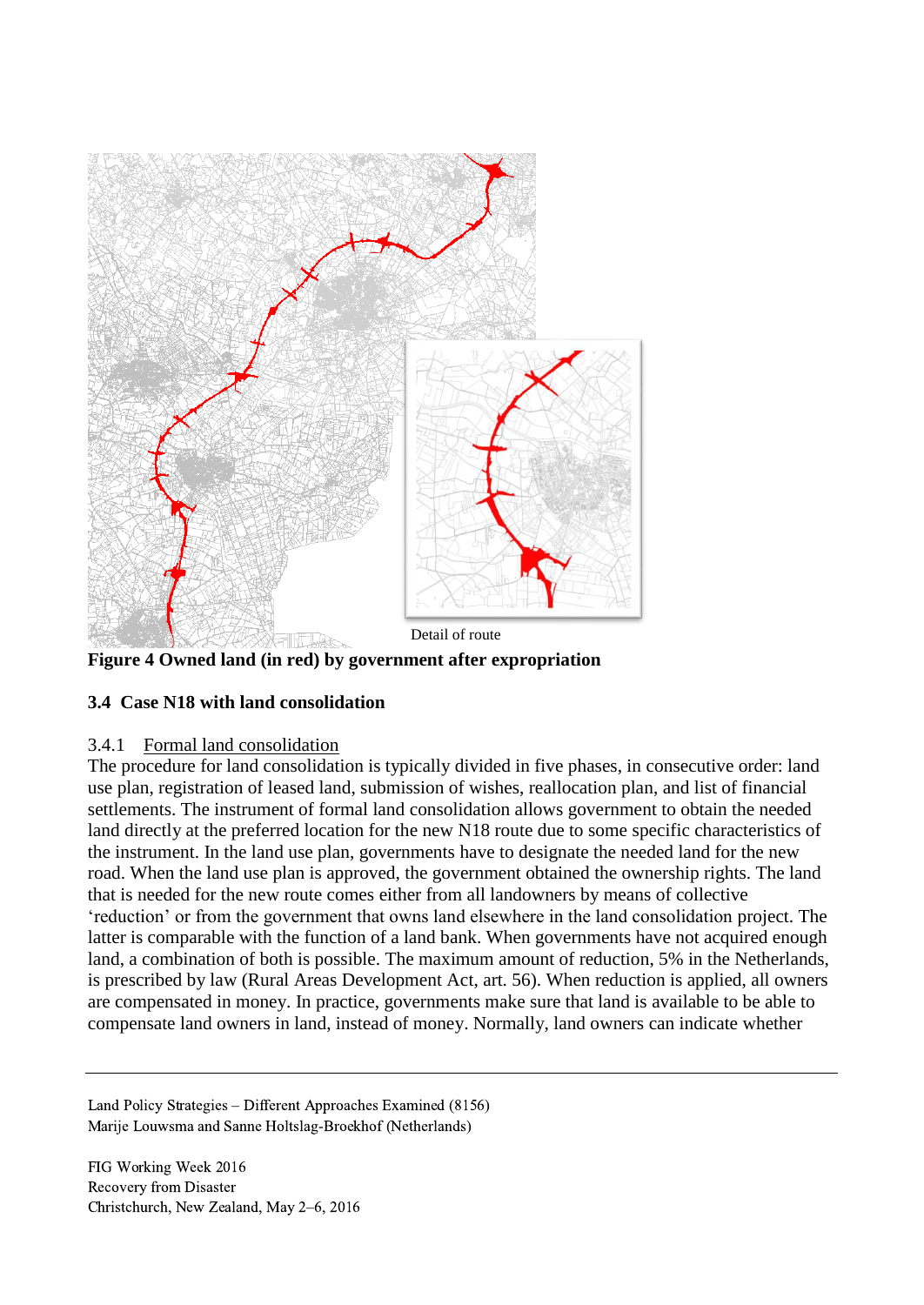they want to be compensated in money or land. Compensation in land is settled in the reallocation plan. Compensation in money is settled in the list of financial settlements or is paid directly. Participation of land owners and users is largely defined by the procedure as described in legislation (primarily Rural Areas Development Act, 2007 and General Administrative Law Act, 1992). Land owners and users are, at every phase, informed by the government and have the possibility to interact as well at specific moments. Most notably are the publication of the land use plan, the submission of wishes, that together with the land use plan form the basis for the reallocation plan, and the publication of the reallocation plan and list of financial settlements. For our case, this means that stakeholders can put forward their opinion on the plans for the N18 in the phase of the land use plan. Once the land use plan has been approved, the route of the N18 cannot be discussed anymore and the land has been allocated to the government (see [Figure](#page-7-0) 4). In the consecutive phases, government discusses with involved land owners and users, how the negative effects of the N18 [\(Figure 3\)](#page-5-0), such as land fragmentation, accessibility, and distance to the holding's land, can be mitigated in the new allocation. Another valuable asset of land consolidation

is that land owners often can be compensated in land, so the effect to their holding is minimized.

#### 3.4.2 Voluntary reallotment

The typical procedure for voluntary reallotment that is followed nowadays, consist of several steps. A project starts with a public meeting to inform potential stakeholders and to sense interest among stakeholders to participate. Thereafter, the coordinator talks individually to stakeholders that indicated to be interested to participate in the reallotment. This is also the moment that information on leased land is collected. The following step is that stakeholders together discuss possibilities for the exchange of land among participants. A coordinator facilitates this process, e.g. to make sure that all participants can have their say, and captures the agreements. A second meeting with all stakeholders is organized to finalize the agreements and discuss needed permissions, e.g. for physical changes in the field, from government. Finally, stakeholders authorize the notary to make up the deed.

For our case, this strategy means that the government is one of the stakeholders that tries to realize their aim, i.e. getting the land needed for the N18. However, it is by no means guaranteed that will acquire the land. That depends on the outcome of the negotiation processes among stakeholders. The likeliness to get all land needed for the N18 is small, because of the length of the new road in combination with the number of stakeholders involved. Another impediment is the inflexibility of the route. Once the route has been determined, it is difficult to deviate from the route. More flexible aims, location wise, have more chance to be realized.

## **4. EVALUATION**

#### **4.1 Indicators**

The effects of each strategy are explored and evaluated in terms of their efficiency, effectiveness, transparency and democracy. Efficiency relates the outcome to the effort (Hartmann and Spit, 2015). With effort we refer to the lead time of the procedure (from start to end) and total number of man-hours. Effectiveness assesses the outcome, i.e. the results against the planning objectives (Hartmann and Spit, 2015). Transparency refers to the openness and clearness of the followed

Land Policy Strategies – Different Approaches Examined (8156) Marije Louwsma and Sanne Holtslag-Broekhof (Netherlands)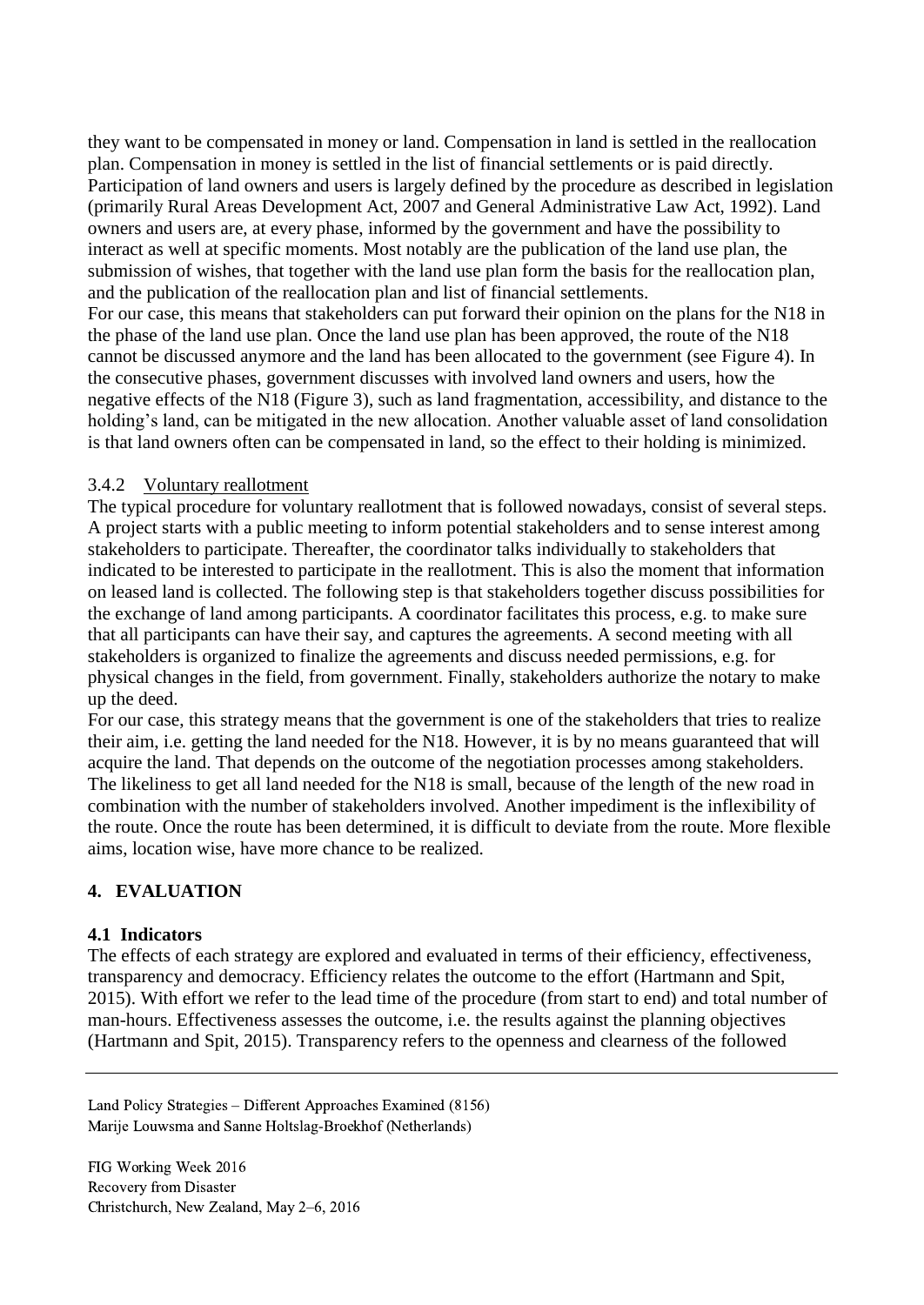procedure for involved citizens (Hartmann and Spit, 2015). Openness is defined as the availability and accessibility of information.

Democracy refers to the level of public participation, i.e. the roles and responsibilities of the citizens and the government. We use the participation ladder of Arnstein (1969) to evaluate the level of democracy for the explained strategies [\(Figure](#page-9-0) 5). The two bottom rungs of the ladder, manipulation and therapy, represent no participation at all. We focus therefore on the rungs above, from informing to citizen control.

| 8 | Citizen Control |                  |                 |                               |
|---|-----------------|------------------|-----------------|-------------------------------|
| 7 | Delegated Power | - Citizen Power  |                 |                               |
| 6 | Partnership     |                  |                 |                               |
| 5 | Placation       |                  | <b>Rung</b>     | <b>Explanation</b>            |
|   |                 |                  | Citizen control | Full managerial power.        |
| 4 | Consultation    | Tokenism         | Delegated       | Citizens obtain the majority  |
|   |                 |                  | power           | of decision-making seats.     |
| 3 | Informing       |                  | Partnership     | Citizens negotiate and engage |
|   |                 |                  |                 | with traditional              |
| 2 | Therapy         |                  |                 | powerholders.                 |
|   |                 | Nonparticipation | Placation       | Citizens can advise, but      |
| 1 | Manipulation    |                  |                 | powerholders remain to have   |
|   |                 |                  |                 | the right to decide.          |
|   |                 |                  | Consultation    | Citizens may hear and be      |
|   |                 |                  |                 | heard.                        |
|   |                 |                  | Informing       | Citizens may hear.            |

# <span id="page-9-0"></span>**Figure 5 Different types of participation (Arnstein, 1969)**

## **4.2 Results**

We assess the results based on the aims in the spatial plan, in this case the new route of the N18. In which strategy can the government acquire most land, and against what effort? Is the followed process transparent for stakeholders, and to what extent have they the power to influence the results? For each indicator we discuss the results. Table 1 provides an overview of all results per strategy.

## 4.2.1 Effectiveness

Effectiveness of the strategies is measured in relation to the aim: acquisition of all the land is necessary for the realization of the new road. With a considerable length to be realized, and consequently many land owners to be affected, the chance that one or multiple land owners are not willing to sell their land is high. Land purchase is therefore not considered as an effective strategy.

Land Policy Strategies – Different Approaches Examined (8156) Marije Louwsma and Sanne Holtslag-Broekhof (Netherlands)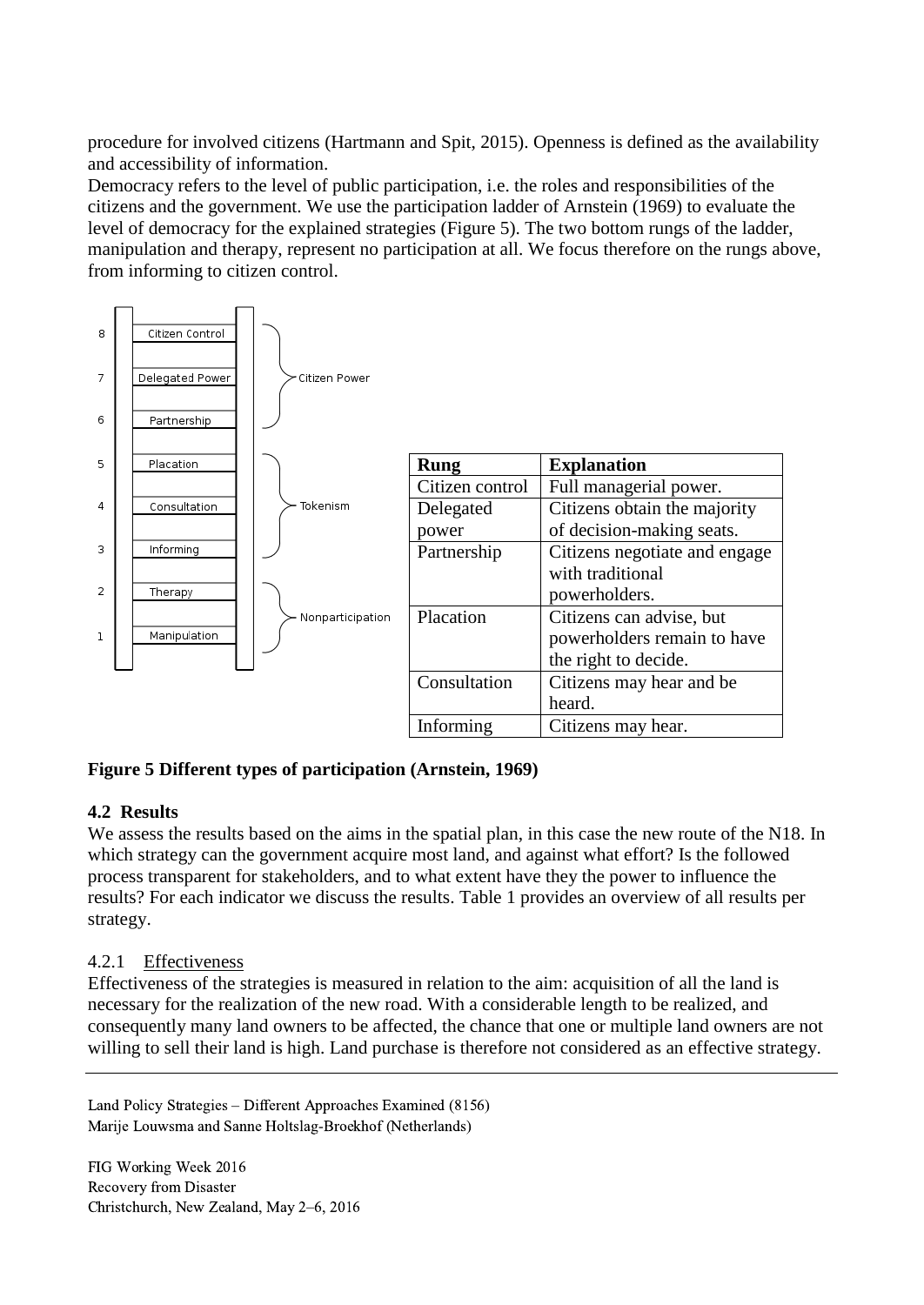With formal land consolidation and expropriation on the other hand, land acquisition is almost certainly guaranteed. Only in the event of careless preparation difficulties may arise. Voluntary reallotment is positioned somewhere between land purchase and formal land consolidation or expropriation. Land of owners that do not want to sell might be exchanged in the reallocation process with land from land owners that are willing to sell some land. Chances to realize needed land acquisition are therefore higher than chances are during land purchase.

# 4.2.2 Efficiency

Efficiency measures the outcome related to the effort. The least effort is needed for voluntary reallotment, while formal land consolidation requires relatively most effort. On the other hand formal land consolidation and expropriation get the best scores for outcome. Voluntary reallotment generally has a lesser outcome than the former mentioned strategies, and land purchase gets the lowest score based on outcome.

# 4.2.3 Transparency

Transparency of the procedure is clearly highest for expropriation and formal land consolidation as procedures follow distinctive phases in a set order that follow from legislation. Land purchase follows a less transparent process because negotiations with individual land owners take place. Land owners are not informed on how negotiations with others elapse. Voluntary reallotment sits somewhere in between, because negotiations and proposals for land exchange take place among affected land owners. So the land owners roughly know from each other what they want or do not want with respect to the new allocation.

## 4.2.4 Democracy

Land purchase fully relies on voluntary participation of involved stakeholders, i.e. land owners on the new route of the N18. Land owners in this regard have full power to influence the outcome. Although not completely aligned with the original meaning of Arnstein, this could be classified as 'citizen control'. Control is related to the choice of land owners to sell their land, not to the acquisition process of the road that lays in the hands of the government.

The process of formal land consolidation mainly consists of informing and consulting stakeholders at specific moments and sometimes with strict procedural regulations. According to Arnstein's classification, participation falls in the categories 'informing' and 'consultation'.

The process of voluntary reallotment as described, can be classified as co-creation or 'partnership' according to Arnstein's classification.

From all strategies, expropriation scores lowest on democracy. Stakeholders are informed and have the right to negotiate over financial compensation, but there is only limited opportunity to deviate from the price that is offered by the government. Also, land owners have no influence on the final decision, i.e. the land being expropriated.

Land Policy Strategies – Different Approaches Examined (8156) Marije Louwsma and Sanne Holtslag-Broekhof (Netherlands)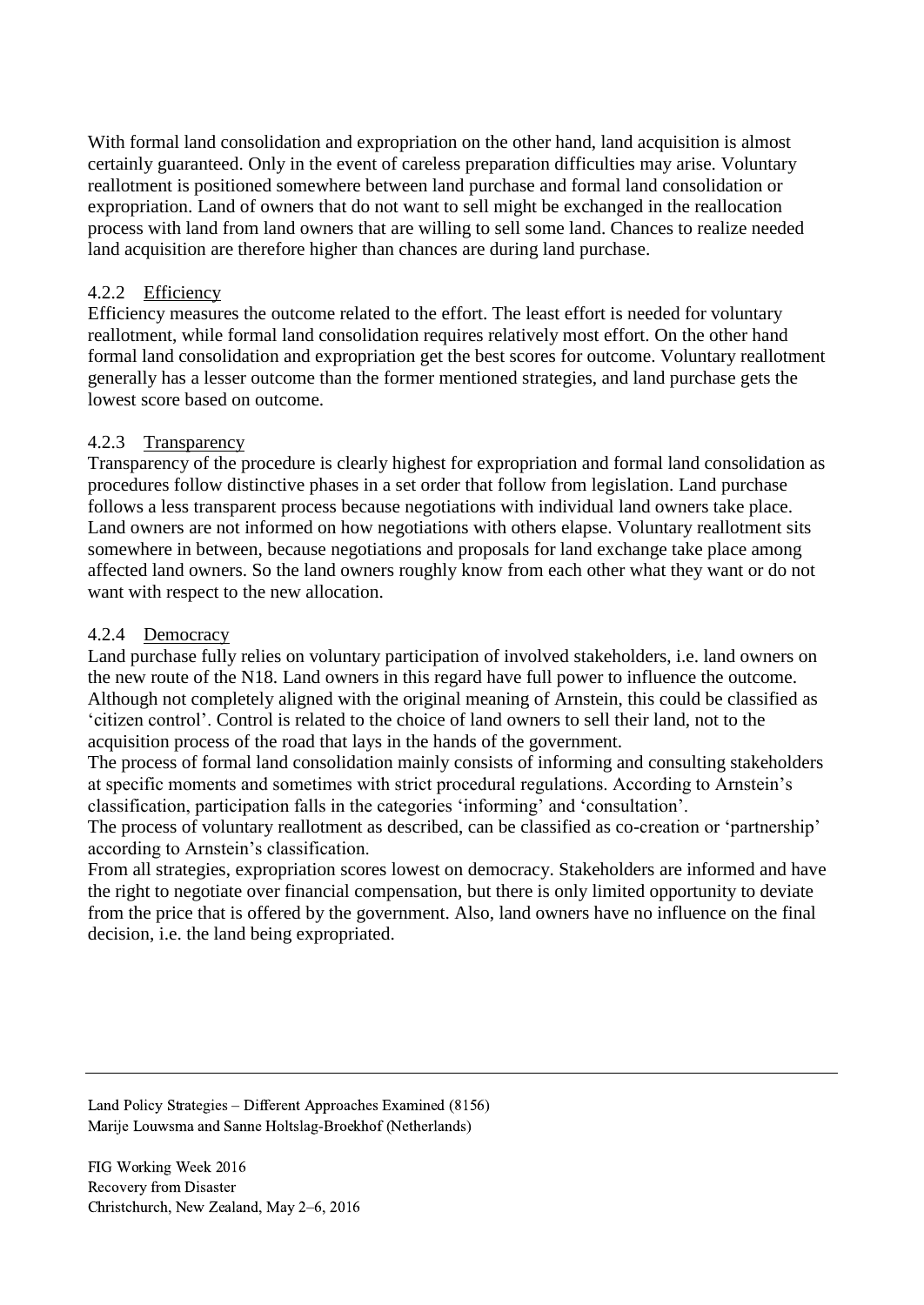| $\sim$                    | Effective- | Efficiency |         | Transpa- | Democracy |
|---------------------------|------------|------------|---------|----------|-----------|
|                           | ness       | Outcome    | Effort  | rency    |           |
| Land purchase             |            |            |         |          |           |
| Formal land consolidation |            |            | 土       | $^{++}$  |           |
| Voluntary reallotment     |            |            | $^{++}$ |          |           |
| Expropriation             |            |            |         |          |           |

#### **Table 1 Results of strategies for each indicator**

# **5. CONCLUSION AND DISCUSSION**

This paper compared land purchase, formal land consolidation, voluntary reallotment, and expropriation on their effectiveness, efficiency, transparency and democracy during the realization of location-bound aims. The case study on the realization of a new road showed that for land consolidation, the detriment of the new road is divided over many more land owners, than for expropriation. Contrary to land consolidation, expropriation only affects the land owners that own land on the new route. Land owners that are confronted with expropriation have little to no influence on the acquisition process, while land owners that are confronted with formal land consolidation, have the opportunity to denote their wishes concerning their property. It may be argued that the detriment in the situation of voluntary reallotment and land purchase is small or even absent, as the land owners are in these situations free to determine upon their cooperation. Although the results of each strategy will be similar in other planning situations, their suitability may vary. The construction of a new road is strongly bound to a specific location and is extremely inflexible. Other aims are often less specifically location-bound and more flexible in their design. This increases the chances for good results using land purchase or voluntary allotment. Unlike new roads, that cannot be constructed until 100% of the land has been acquired, other aims can be successful when 70% or 80% of the land has been acquired. This opens opportunities for less effective, but more democratic and transparent instruments. The choice for the most suitable instrument will therefore depend on the planning situation and planning aims.

# **REFERENCES**

- Arnstein, S., 1969. A ladder of citizen participation. Journal of the American Institute of Planners, 35, pp 216-224.
- Demetriou, D., 2014. The development of an integrated planning and decision support system (IPDSS) for land consolidation. Leeds, Springer.
- General Administrative Law Act, 1992. Accessed on 3-2-2016

http://wetten.overheid.nl/BWBR0005537/geldigheidsdatum\_03-02-2016

- Hartmann and Spit, 2015. Dilemmas of involvement in land management comparing an active (Dutch) and a passive (German) approach. Land use policy, Vol. 42, p.729-737
- Holtslag-Broekhof, S.M., 2016. Dealing with private property for public purposes. An interdisciplinary study of land transactions from a micro-scale perspective. Dissertation, in press, Wageningen University.

Kadaster, 2014. Quickscan Kavelruil N18 Eibergen Groenlo-Noord.

Land Policy Strategies – Different Approaches Examined (8156) Marije Louwsma and Sanne Holtslag-Broekhof (Netherlands)